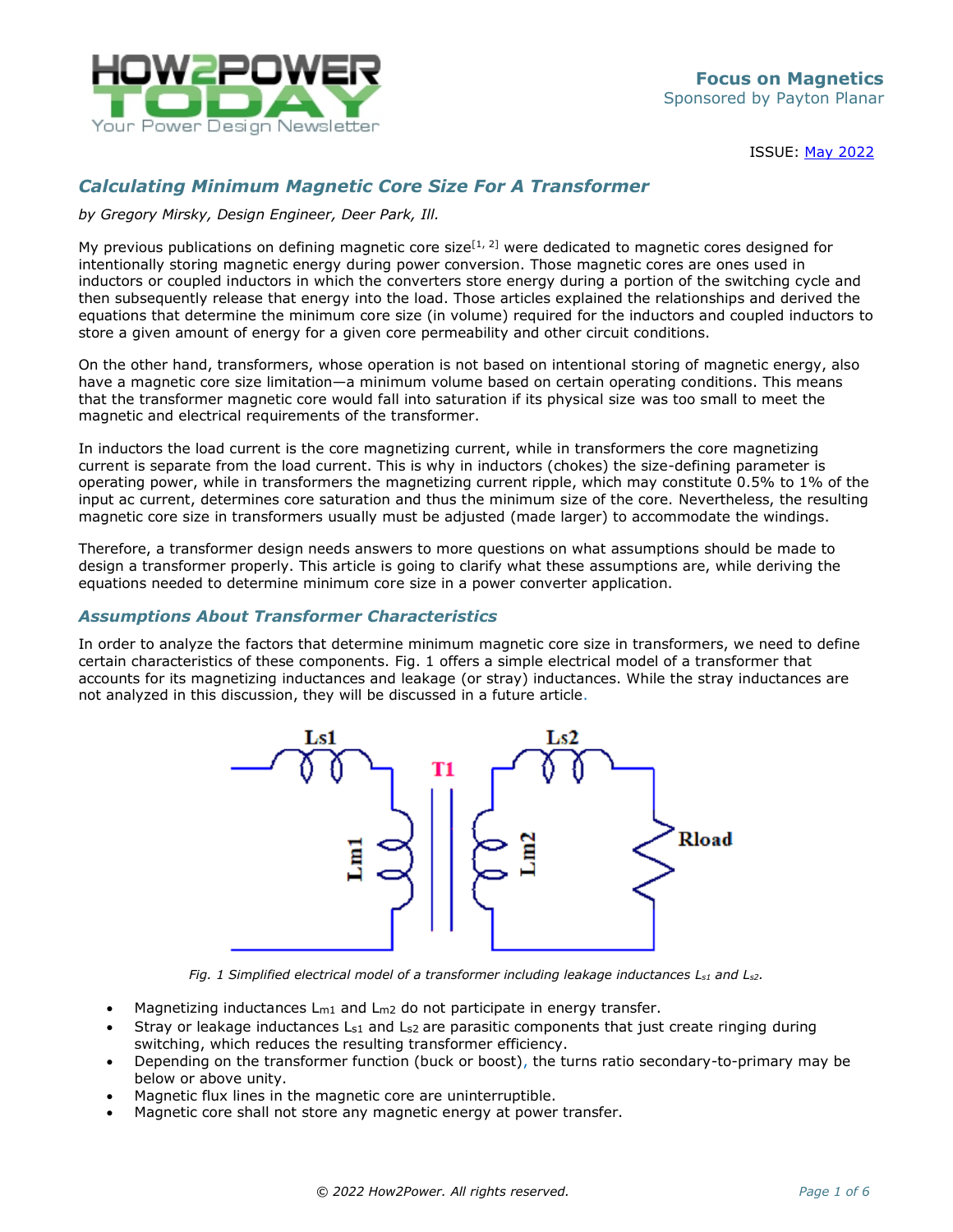

## *Parameter Designations*

In addition to the general transformer characteristics noted above, we also need to identify a series of transformer core and winding parameters, as well as circuit operating parameters that will be needed to analyze the relationships that determine core size.

- $N_1$  = primary winding number of turns
- $N_2$  = secondary winding number of turns
- $\Psi$  = core magnetic flux linkage
- $\Phi$  = core magnetic flux created by one winding wire turn
- $V_1$  and  $V_2$  = transformer input and output voltages
- $t =$  current time
- $S<sub>m</sub>$  = magnetic core cross-sectional area
- $I_m$  = magnetic core magnetic path average length
- $B<sub>m</sub>$  = operating magnetic flux density in the core
- $T<sub>SW</sub>$  = period of the switching voltage
- $f_{SW}$  = frequency of the switching voltage
- $I_m$  = ripple current amplitude
- $H_m$  = magnetic field strength
- $\mu_0$  = absolute material permeability
- $\mu_r$  = relative material permeability
- $L_m$  = primary winding inductance
- $A_L$  = inductance index
- Vol = magnetic core volume.

## *Neglect Stray Inductances*

To begin this analysis, let's review the key equations that relate electrical and magnetic operation of a transformer. In the following equations, we assume leakage inductances are zero.

Input voltage deviation creates magnetic core flux linkage change:

$$
\frac{d}{dt}\Psi_1 = V_1 = N_1 \cdot \left(\frac{d}{d}\Phi_1\right)
$$
\n(1)

Voltage induced in the secondary winding by the same flux linkage:

$$
V_2 = \frac{d}{dt} \Psi_1 = N_2 \cdot \left(\frac{d}{d} \Phi_1\right)
$$
 (2)

Dividing (1) by (2), we obtain the familiar expression relating voltage and turns ratios:

$$
\frac{V_1}{V_2} = \frac{N_1}{N_2} \tag{3}
$$

# *Calculation Of The Primary Winding Number Of Turns*

From equation (1) we have:

$$
V_1 = \frac{d}{dt} \Psi_1 = N_1 \cdot \frac{d}{d} \Phi_1
$$

From equations (1) and (2), and from the definition of flux density B, we know that

$$
\frac{d}{dt}\Phi_1 = S_m \cdot \left(\frac{d}{dt}B_m\right)
$$

which when substituted into (1) gives us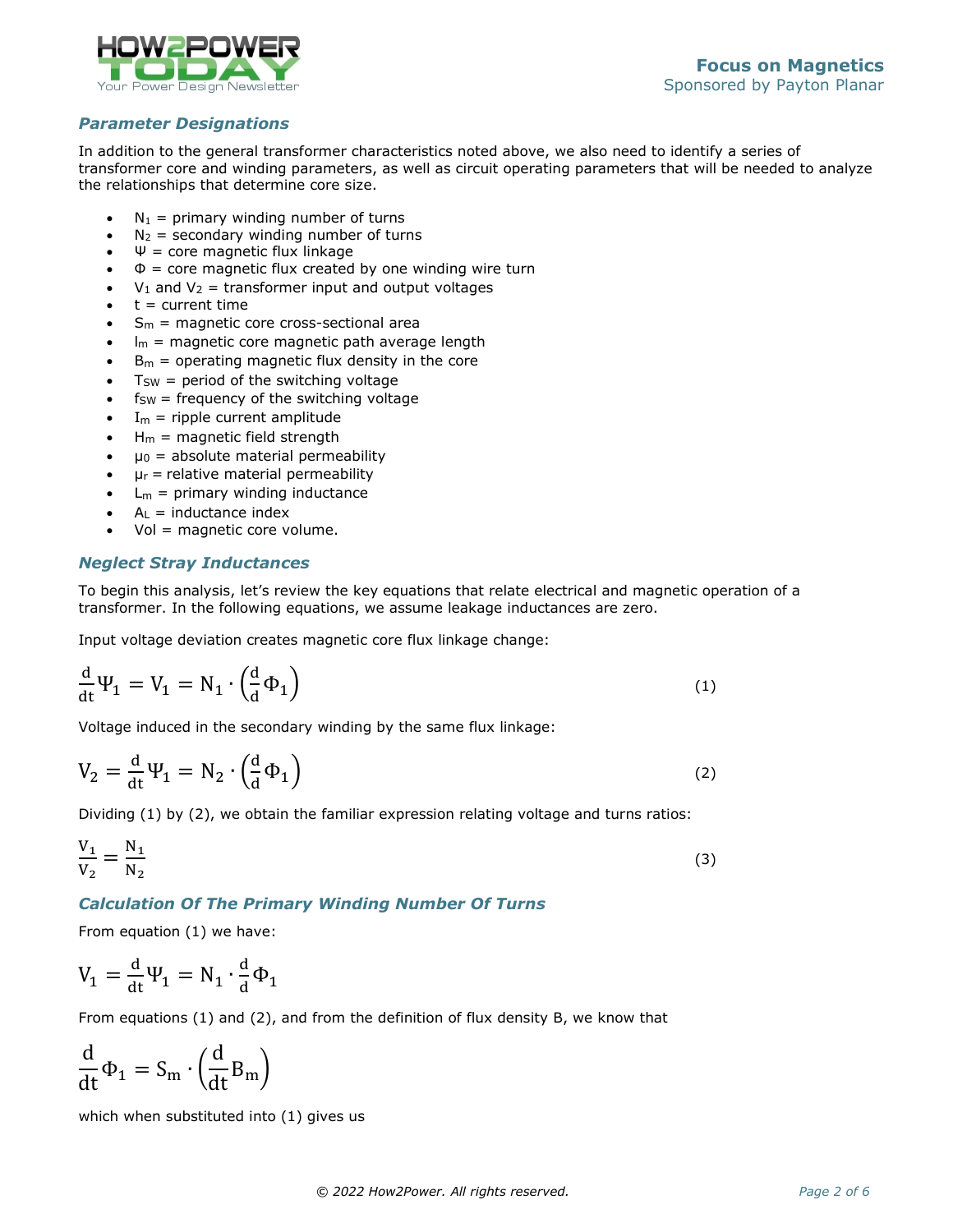

$$
V_1 = \frac{d}{dt} \Psi_1 = N_1 \cdot \frac{d}{d} \Phi_1 = N_1 \cdot S_m \cdot \left(\frac{d}{dt} B_m\right)
$$
\n(4)

Since we are dealing with parameters swinging under the influence of rectangular pulses,

$$
V_1 = N_1 \cdot S_m \cdot \left(\frac{d}{dt} B_m\right) = N_1 \cdot S_m \cdot \frac{2\Delta B_m}{\Delta t}
$$
\n<sup>(5)</sup>

**Since** 

$$
\Delta t = \frac{T_{SW}}{2} \tag{6}
$$

in equation (5)  $\Delta B_m$  is multiplied by the factor of 2 since the value for  $\Delta B_m$  is taken for just one branch of the hysteresis loop, and we are calculating for the whole swing during T<sub>SW</sub> which is  $2* \Delta t$ . We also note that  $\Delta B_m$  is specified as  $B_m$  in data books.

Therefore

$$
V_1 = 4 \cdot f_{SW} \cdot N_1 \cdot S_m \cdot B_m \tag{7}
$$

Hence we get a well-known formula:

$$
N_1 = \frac{V_1}{4 \cdot f_{SW} \cdot B_m \cdot S_m}
$$
 (8)

Since  $S_m$  is a factor in the equation for core volume, this expression for N1 will be useful in deriving an expression for core volume in terms of the transformer and circuit operating parameters.

#### *Calculation Of The Required Core Volume*

Based on the formula for the voltage that appears across an inductor when changing current is induced in its winding, we can derive the following:

$$
V_1 = L_m \cdot \frac{\Delta I_m}{\Delta t} \tag{9}
$$

where ΔIm is the primary winding current ripple.

Then, from the Full Current law applied to the rectangular voltage pulses acting across an inductance, we can write

$$
\Delta I_m \cdot N_1 = \Delta H_m \cdot l_m
$$

This gives us an expression for the current ripple:

$$
\Delta I_{\rm m} = \frac{\Delta H_{\rm m} \cdot I_{\rm m}}{N_1}
$$

which can be plugged into (9) to yield

$$
V_1 = \frac{L_m \cdot l_m \cdot \Delta H_m}{N_1 \cdot \Delta t}
$$
 (10)

We can develop this equation further if we recall the basic formula for flux density:

 $\Delta B = \mu_0 \cdot \mu_r \cdot \Delta H$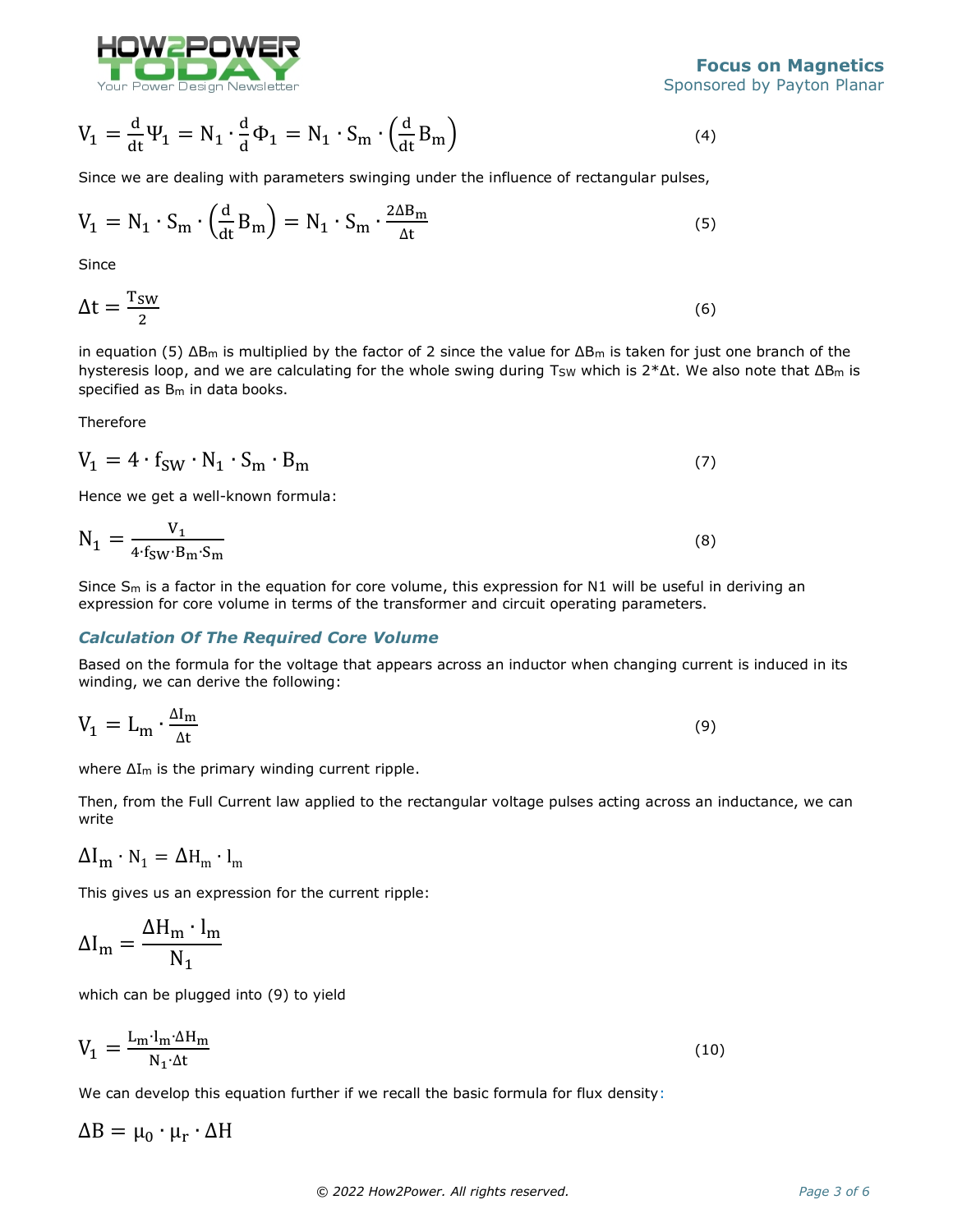

which then gives us an expression for ΔH:

$$
\Delta H_{\rm m} = 2 \cdot H_{\rm m} = \frac{2B_{\rm m}}{(\mu_0 \cdot \mu_r)}\tag{11}
$$

where ΔH<sub>m</sub> is a magnetic field full swing and B<sub>m</sub> is the maximum operating flux density as depicted in Fig. 2.



*Fig. 2. ΔHm is the magnetic field full swing and Bm is the maximum operating flux density produced by the primary winding current ripple ΔIm, which results from the pulse train driving the transformer.*

Since we are applying a symmetrical pulse train we can also state that

$$
\Delta t = \frac{T_{SW}}{2} \tag{12}
$$

So, plugging in (11) and (12) into (10) and simplify to get:

$$
V_1=\tfrac{4\cdot L_m\cdot l_m\cdot B_m}{N_1\cdot T_{SW}\cdot \mu_0\cdot \mu_r}
$$

Then assuming

$$
T_{SW} = \frac{1}{f_{SW}}
$$

we get

$$
V_1 = 4 \cdot \frac{L_m \cdot B_m \cdot l_m \cdot f_{SW}}{\mu_0 \cdot \mu_r \cdot N_1}
$$
 (13)

Hence

$$
V_1 \cdot \mu_0 \cdot \mu_r \cdot N_1 = 4 \cdot L_m \cdot B_m \cdot l_m \cdot f_{SW}
$$
 (14)

and

$$
N_1 = \frac{4 \cdot B_m \cdot L_m \cdot f_{SW} \cdot l_m}{V_1 \cdot \mu_0 \cdot \mu_r}
$$
\n(15)

Note that this last equation gives N1 in terms of  $I_m$ , which is another factor in the expression for core volume.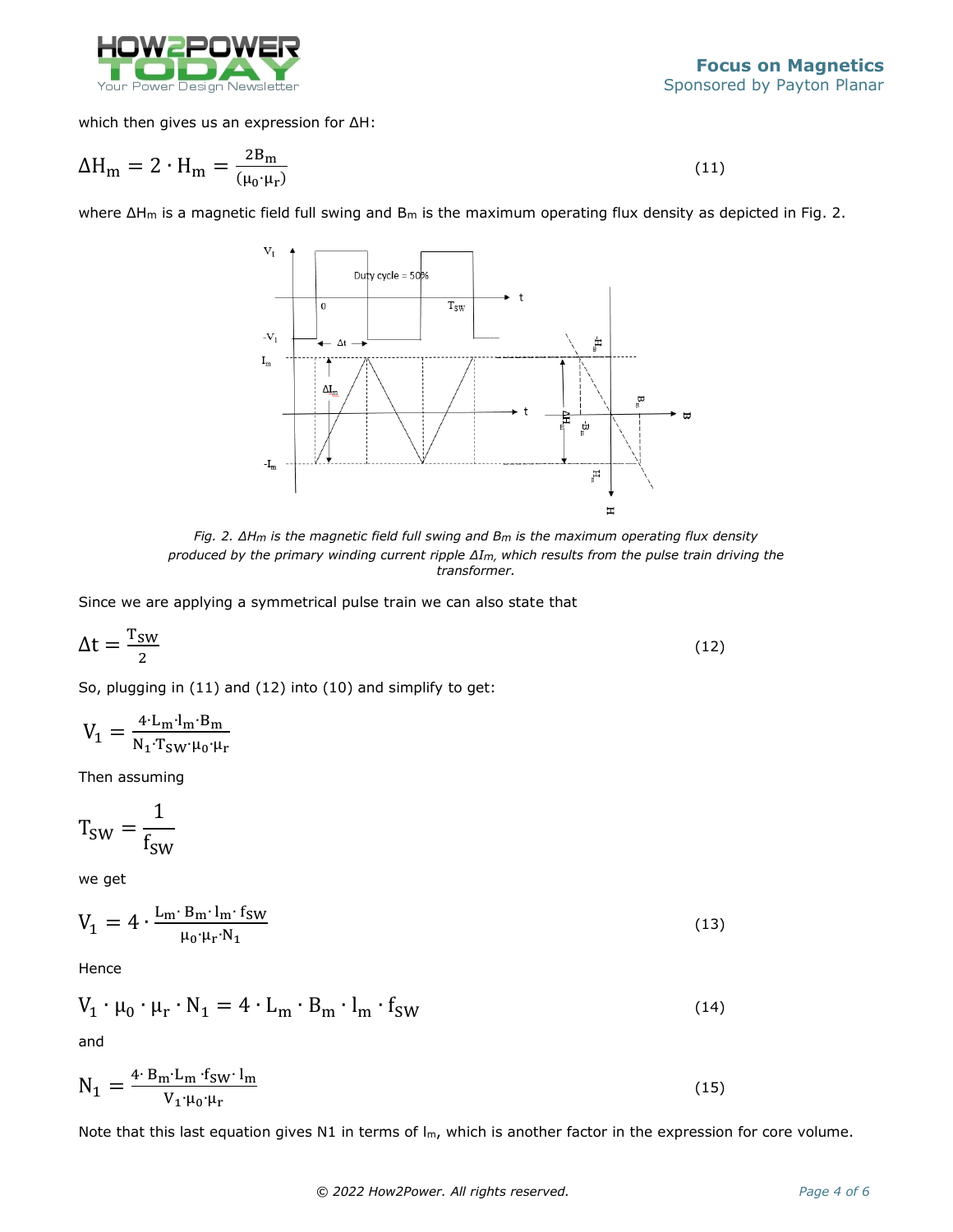

So, equating (8) and (15) we obtain:

$$
\frac{4 \cdot B_m \cdot L_m \cdot f_{SW} \cdot l_m}{V_1 \cdot \mu_0 \cdot \mu_r} = \frac{V_1}{4 \cdot f_{SW} \cdot B_m \cdot S_m}
$$
(16)

Solving (16) with respect to Lm, we get:

$$
L_{m} = \frac{V_{1}^{2} \cdot \mu_{0} \cdot \mu_{r}}{16 \cdot B_{m}^{2} \cdot S_{m} \cdot f_{SW}^{2} \cdot l_{m}}
$$
(17)

Recollecting that

 $S_m \cdot l_m = Vol$ 

we can re-write (17) as:

$$
L_{m} = \frac{{V_1}^2 \cdot \mu_0 \cdot \mu_r}{16 \cdot B_m^2 \cdot f_{SW}^2 \cdot Vol}
$$
 (18)

Now we have an expression that relates magnetizing inductance to core volume.

However, magnetizing inductance can also be expressed in terms of the required current ripple. Designating  $I_m$ as the primary winding ripple current amplitude, we get the following equation for magnetizing inductance:

$$
L_m = V_1 \cdot \frac{\Delta t}{\Delta I_m} = \frac{V_1}{4 \cdot I_m \cdot f_{SW}} \tag{19}
$$

So, from (18) and (19) we get:

$$
Vol = \frac{I_m \cdot V_1 \cdot \mu_0 \cdot \mu_r}{4 \cdot B_m^2 \cdot f_{SW}}
$$
 (20)

which gives us core volume in terms of  $I_m$ . While this is the key equation we'll need to determine minimum core volume, we also need to consider two more relationships.

From (19) and the following formula for the winding inductance,

$$
L_m = \mu_0 \cdot \mu_r \cdot \frac{S_m}{l_m} \cdot N_1^2 \tag{21}
$$

we obtain another expression for magnetizing current:

$$
I_{m} = \frac{V_{1}}{4 \cdot (\mu_{0} \cdot \mu_{r} \cdot \frac{S_{m}}{l_{m}} N_{1}^{2}) \cdot f_{SW}}
$$
(22)

From equations (21) and (22), we can conclude that to keep the magnetization current  $I_m$  lower, it is reasonable to have magnetizing inductance  $L_m$  higher as that equates to having a higher  $S_m/l_m$  ratio of the magnetic core.

As this analysis has shown, a transformer's physical volume does not depend on the power the device handles, but rather on the permissible magnetizing current ripple, core material, input voltage, permissible operating magnetic flux density and operating frequency.

### *Transformer Electrical Design Example*

To illustrate how we can apply the above equations in practice, let's consider a transformer example with the following parameters.